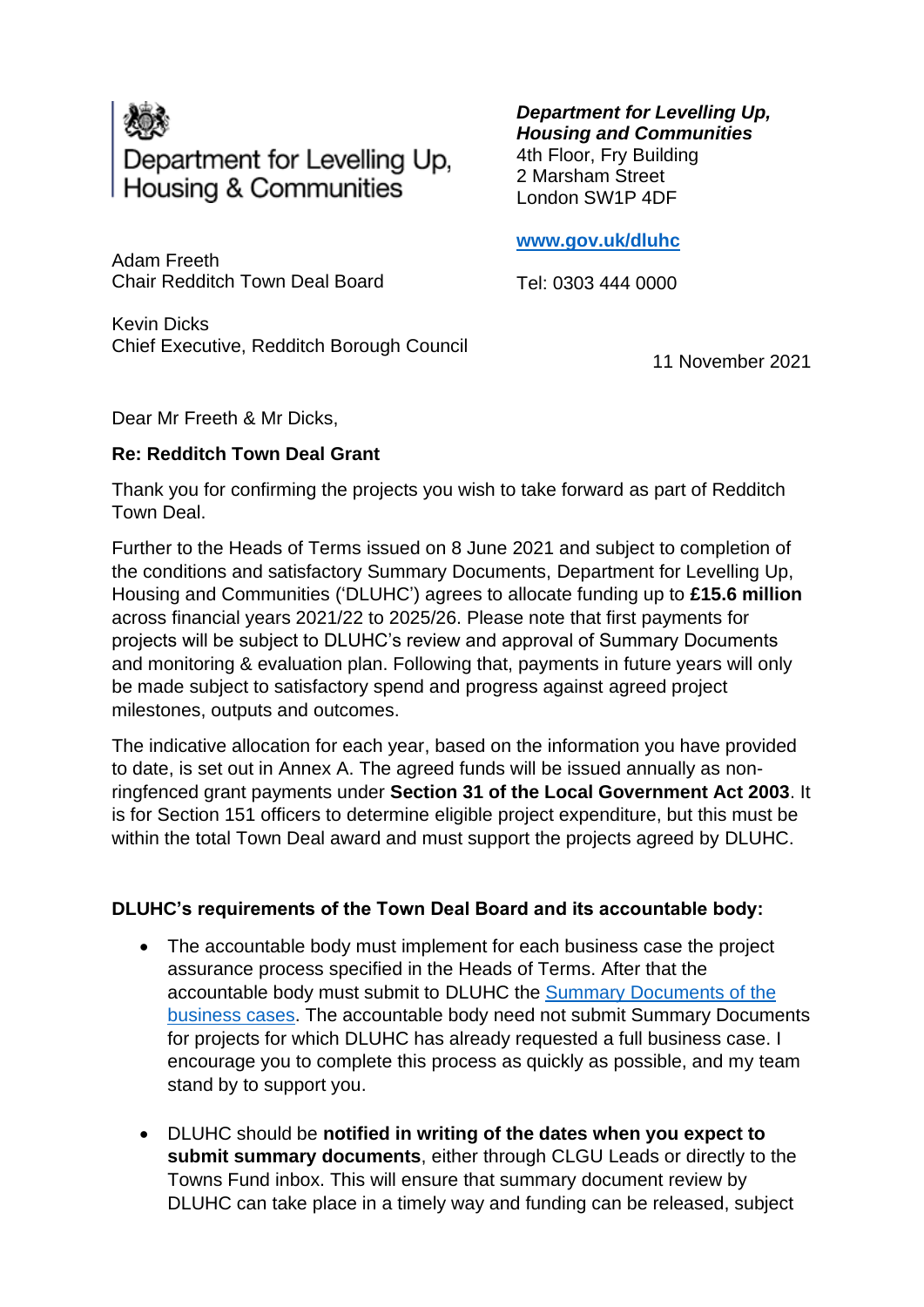to the documents being approved. The Department should also be notified if these dates change at any point.

- Submit any planned changes to spend, outputs or outcomes, cost-benefit projection/value for money, or the monitoring and evaluation plan as a project adjustment request to the relevant Towns Fund lead. Note that if the proposal is to cancel or replace a given project, DLUHC cannot guarantee that equivalent funding will be assigned to alternative projects.
- Pay due regard to responsibilities under the accountable body's **Public Sector Equality Duty** as set out in **Section 149 of the Equality Act 2010** when apportioning Town Deals funding.
- Comply with DLUHC's mandatory **monitoring and evaluation** requirements, signing up to a monitoring and evaluation plan including relevant indicators and targets for these indicators, and reporting twice a year on inputs, activities and outputs. This includes collecting accurate data and using the agreed metrics and methods as set out in our [M&E guidance](https://townsfund.org.uk/resources-collection/mhclg-monitoring-amp-evaluation-webinar?rq=monitoring) shared in April 2021. DLUHC reserves the right to quality assure data and conduct site verifications. Subsequent grant payments will be made after the annual reporting cycle has concluded.
- Adhere to the [Towns Fund Communication and Branding Guidance](https://townsfund.org.uk/s/Towns-Fund-Communications-and-Branding-Guidance-v01.pdf) issued in May 2021.

I would encourage you to start preparing your summary documents as soon as possible, taking advantage of the support on offer from your named lead. The documents should be submitted by email to [towns.fund@communities.gov.uk,](mailto:towns.fund@communities.gov.uk) **no later than 30 June 2022.**

I would like to thank you again and look forward to working with you to make your plans a reality.

Yours sincerely,

**Beatrice Andrews**

**Deputy Director - Funding Delivery, Cities and Local Growth Unit**

**Department for Levelling Up, Housing and Communities**